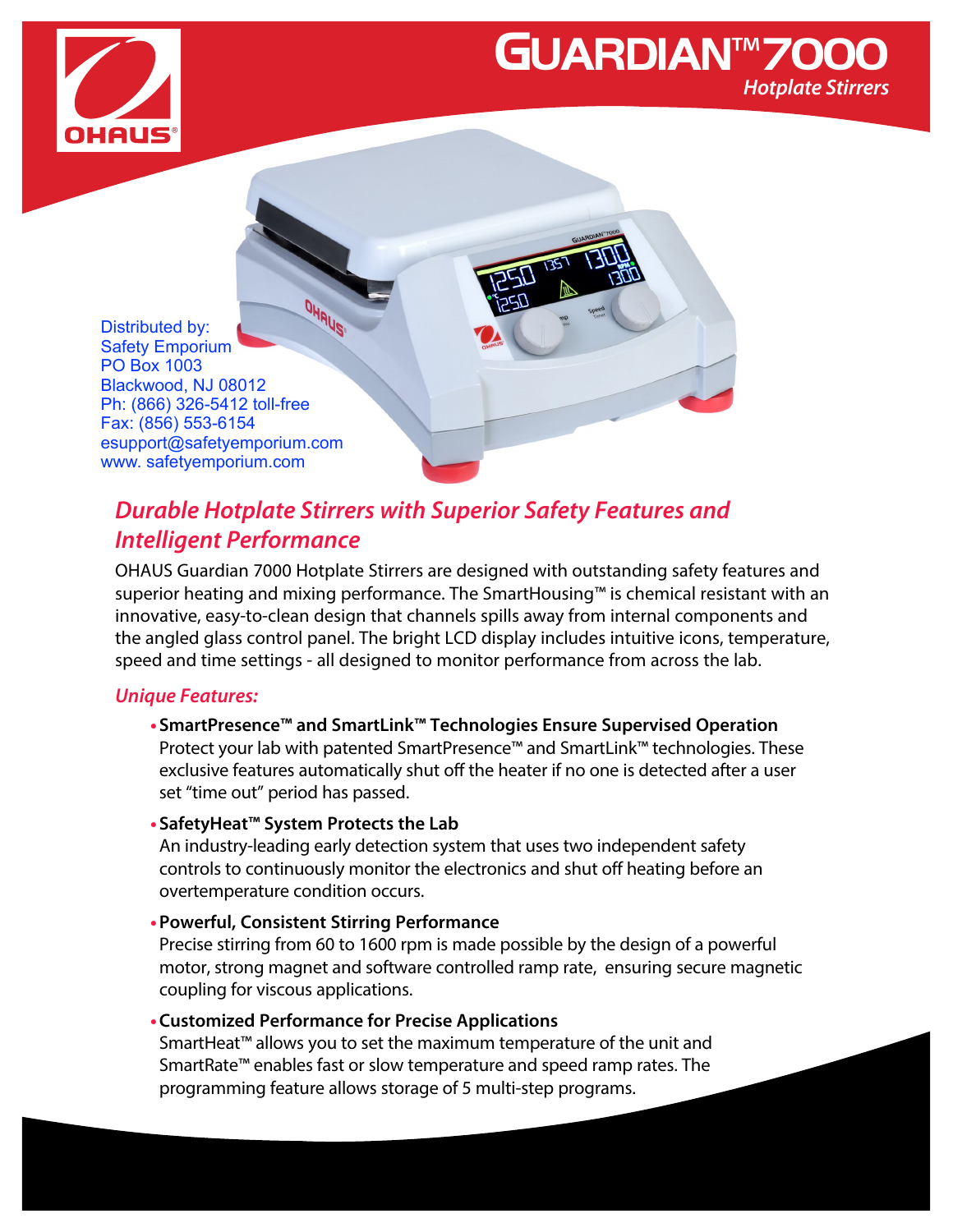## GUARDIAN™7000 **Hotplate Stirrers**

#### **SmartHeat**™

Safely control the maximum temperature preventing overheating of sensitive samples.

#### **SmartLink**™

If the \*\*Bluetooth**®** link is broken, the heating function will safely shut off.

#### **SmartRate**™

Enables to select fast or slow temperature and speed ramp rates for precise sample control.

#### **SafetyHeat™**

OHAUS

Industry-leading internal protection system to assure safety in heating applications with dual monitoring of system health.

### **SmartHousing™**

Stays cool to the touch and is chemical-resistant.

#### **SmartPresence**™

Exclusive proximity sensor technology recognizes nearby users and safely turns of hotplate if none are detected.

| Model                                | e-G71HS07C                                                                                            | e-G71HS10C                                    | e-G71HSRDM                                   |  |  |
|--------------------------------------|-------------------------------------------------------------------------------------------------------|-----------------------------------------------|----------------------------------------------|--|--|
| Function                             | <b>Heating and Stirring</b>                                                                           |                                               |                                              |  |  |
| <b>Top Plate Size</b>                | 7 x 7 in / 17.8 x 17.8 cm                                                                             | 10 x 10 in / 25.4 x 25.4 cm                   | 5.3 in diameter / 13.5 cm                    |  |  |
| Speed Range                          | 60 rpm to 1600 rpm                                                                                    |                                               |                                              |  |  |
| <b>Speed Stability</b>               | $+/- 2%$                                                                                              |                                               |                                              |  |  |
| Temperature Range                    | Ambient + 5 °C - 500 °C<br>Ambient + 5 °C – 380 °C                                                    |                                               |                                              |  |  |
| Temperature Stability*               | +/- 1 % Plate, below 100 C +/-1 °C<br>and +/- 0.5 % Probe, below 100 °C +/-1 °C                       |                                               |                                              |  |  |
| Temperature Accuracy*                | Plate +/- 5 °C (after Single Point Calibration) and Probe +/- 0.5 °C (after Single Point Calibration) |                                               |                                              |  |  |
| <b>Temperature Calibration</b>       | Five Plate and Five Probe                                                                             |                                               |                                              |  |  |
| Timer                                | 1 minute to 99 hours and 59 minutes                                                                   |                                               |                                              |  |  |
| Control                              | Digital                                                                                               |                                               |                                              |  |  |
| <b>Display</b>                       | <b>Custom Backlit LCD</b>                                                                             |                                               |                                              |  |  |
| Communication                        | <b>USB</b>                                                                                            |                                               |                                              |  |  |
| Capacity                             | 15L                                                                                                   | 18L                                           | 20L                                          |  |  |
| <b>Top Plate Material</b>            | Ceramic                                                                                               |                                               | Aluminum                                     |  |  |
| Dimensions ( $H \times L \times W$ ) | $4.8 \times 12.2 \times 8.8$ in<br>12.2 x 30.9 x 22.3 cm                                              | 4.8 x 16.3 x 11.3 in<br>12.2 x 41.5 x 28.6 cm | 5.0 x 10.5 x 6.8 in<br>12.6 x 26.7 x 17.3 cm |  |  |
| Net Weight                           | 5.7 lb. / 2.6 kg                                                                                      | 11.5 lb. / 5.2 kg                             | 5.7 lb. / 2.6 kg                             |  |  |
| Power                                | 120V, 10A, 50/60Hz<br>230V, 6.0A, 50/60Hz                                                             | 120V, 11.2A, 50/60Hz<br>230V, 7A, 50/60Hz     | 120V, 8.3A, 50/60Hz<br>230V, 4.6A, 50/60Hz   |  |  |
| <b>Power Consumption</b>             | 1080 W (120V)<br>1242W (230V)                                                                         | 1210 W (120V)<br>1449 (230V)                  | 896 W (120V)<br>952 (230V)                   |  |  |
| <b>Working Environment</b>           | 41 °F - 104 °F, 80 % RH, non-condensing / 5 °C - 40 °C, 80 % RH, non-condensing                       |                                               |                                              |  |  |
| Accessories                          | Temperature Probe and In Use Cover (Included)                                                         |                                               |                                              |  |  |

\* Conditions permitting. Variations in temperature measurement process, vessel, ambient and sample will impact actual performance.

\*\*The Bluetooth word mark and logos are registered trademarks owned by Bluetooth SIG, Inc. and any use of such marks by OHAUS is under license.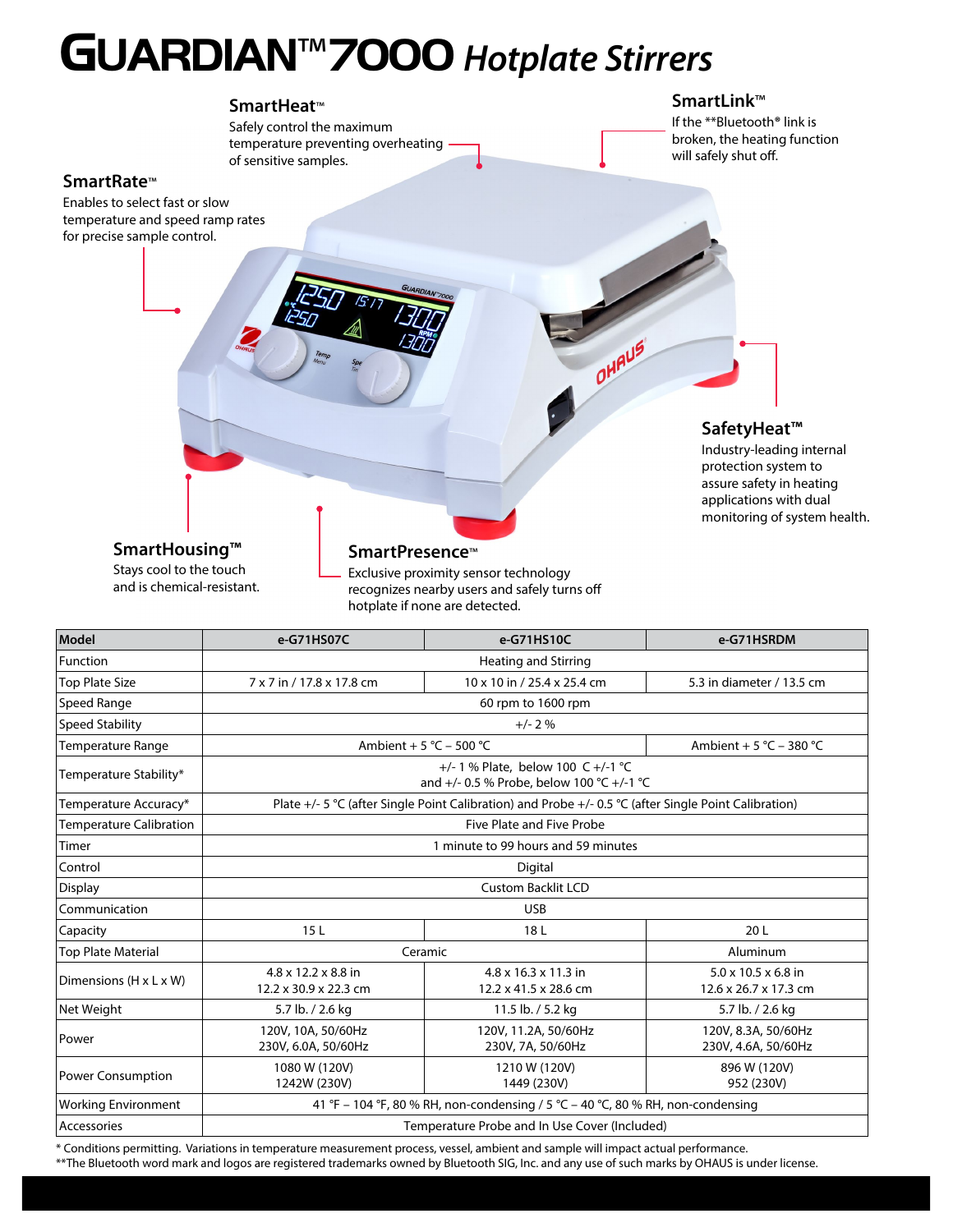# GUARDIAN™7000 **Hotplate Stirrers Accessories**

| Item No. | <b>Description</b>                    | e-G71HS07C | e-G71HS10C | e-G71HSRDM |
|----------|---------------------------------------|------------|------------|------------|
| 30500570 | Base Plate, 135 mm                    |            |            |            |
| 30500571 | Handles for Base Plate                |            |            |            |
| 30500572 | Sectional Block, 12 mm Vials          |            |            |            |
| 30500573 | Sectional Block, 15 mm Vials          |            |            |            |
| 30500574 | Sectional Block, 17 mm Vials          |            |            |            |
| 30500575 | Sectional Block, 21 mm Vials          |            |            |            |
| 30500576 | Sectional Block, 28 mm Vials          |            |            |            |
| 30500577 | Sectional Block, 12 mm Test Tubes     |            |            |            |
| 30500578 | Sectional Block, 16 mm Test Tubes     |            |            |            |
| 30500579 | Sectional Block, 20 mm Test Tubes     |            |            |            |
| 30500580 | Sectional Block, 25 mm Test Tubes     |            |            |            |
| 30500581 | Uni Block, 12 mm Vials                |            |            |            |
| 30500582 | Uni Block, 15 mm Vials                |            |            |            |
| 30500583 | Uni Block, 17 mm Vials                |            |            |            |
| 30500584 | Uni Block, 21 mm Vials                |            |            |            |
| 30500585 | Uni Block, 28 mm Vials                |            |            |            |
| 30500586 | Uni Block, 12 mm Test Tubes           |            |            |            |
| 30500587 | Uni Block, 16 mm Test Tubes           |            |            |            |
| 30500588 | Uni Block, 20 mm Test Tubes           |            |            |            |
| 30500589 | Uni Block, 25 mm Test Tubes           |            |            |            |
| 30392233 | Clamp, Specialty, Rod, CLS-RODS       |            |            |            |
| 30500590 | Temperature Probe, 20 cm S/S          |            |            |            |
| 30500591 | Temperature Probe, 20 cm PTFE         |            |            |            |
| 30500592 | Temperature Probe, 25 cm S/S          |            |            |            |
| 30500593 | Temperature Probe, 25 cm PTFE         |            |            |            |
| 30500594 | In Use Cover Guardian, 7" x 7"        |            |            |            |
| 30500595 | In Use Cover Guardian, 10" x 10"      |            |            |            |
| 30500596 | In Use Cover Guardian, Round          |            |            |            |
| 30500597 | Vessel Clamp                          |            |            |            |
| 30500598 | <b>Stir Bar Retriever</b>             |            |            |            |
| 30412537 | Wireless Dongle MTICWD-200            |            |            |            |
| 30392314 | Clamp, Specialty, Column, CLS-COLMNSS |            |            |            |
| 30392315 | Clamp, Specialty, Column, CLS-COLMNSM |            |            |            |
| 30392316 | Clamp, Specialty, Column, CLS-COLMNSL |            |            |            |
| 30392317 | Clamp, Specialty, Column, CLS-COLMNSX |            |            |            |
| 30392318 | Clamp, Specialty, Nester, CLS-NESTXS  |            |            |            |
| 30400145 | Ultra Flex Support Kit                |            |            |            |
| 30400146 | Support Rod And Clamp Kit             |            |            |            |
| 30400147 | Spinbar, 2.5 cm PTFE                  |            |            |            |
| 30400148 | Spinbar, 3.8 cm PTFE                  |            |            |            |
| 30400149 | Spinbar, 7 cm PTFE                    |            |            |            |
| 30400150 | Spinbar, 10 cm with Pivot Ring PTFE   |            |            |            |